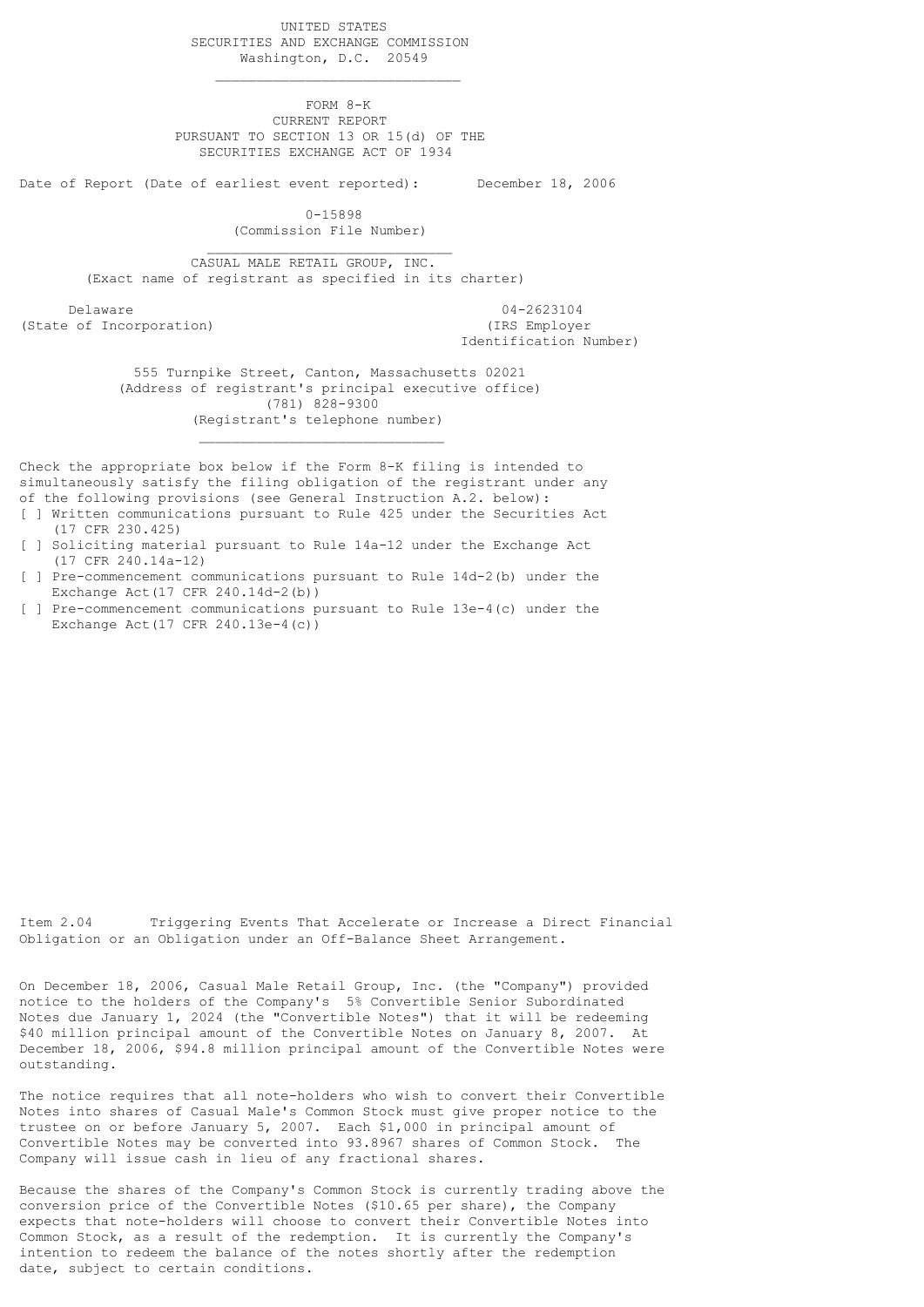This notice of redemption, along with the Company's announcement of a \$75 million Stock Repurchase Plan, was included in a press release that was issued on December 18, 2006, which is attached hereto as Exhibit 99.1.

The discussion of forward-looking information requires management of the Company to make certain estimates and assumptions regarding the Company's strategic direction and the effect of such plans on the Company's financial results. The Company's actual results and the implementation of its plans and operations may differ materially from forward-looking statements made by the Company. The Company encourages readers of forward-looking information concerning the Company to refer to its prior filings with the Securities and Exchange Commission that set forth certain risks and uncertainties that may have an impact on future results and direction of the Company.

ITEM 9.01 Financial Statements and Exhibits

- (c) Exhibits Exhibit No. Description ----------- ------------
	- 99.1 Press Release announcing notice of redemption for \$40 million of the Company's 5% Convertible Senior Subordinated Notes due January 1, 2024 and the Company's \$75 million stock repurchase program.

## **SIGNATURES**

Pursuant to the requirements of the Securities Exchange Act of 1934, the registrant has duly caused this report to be signed on its behalf by the undersigned, thereunto duly authorized.

> CASUAL MALE RETAIL GROUP, INC. By: /s/ DENNIS R. HERNREICH

> > ---------------------------

 Name: Dennis R. Hernreich Title: Executive Vice President and Chief Financial Officer

Date: December 18, 2006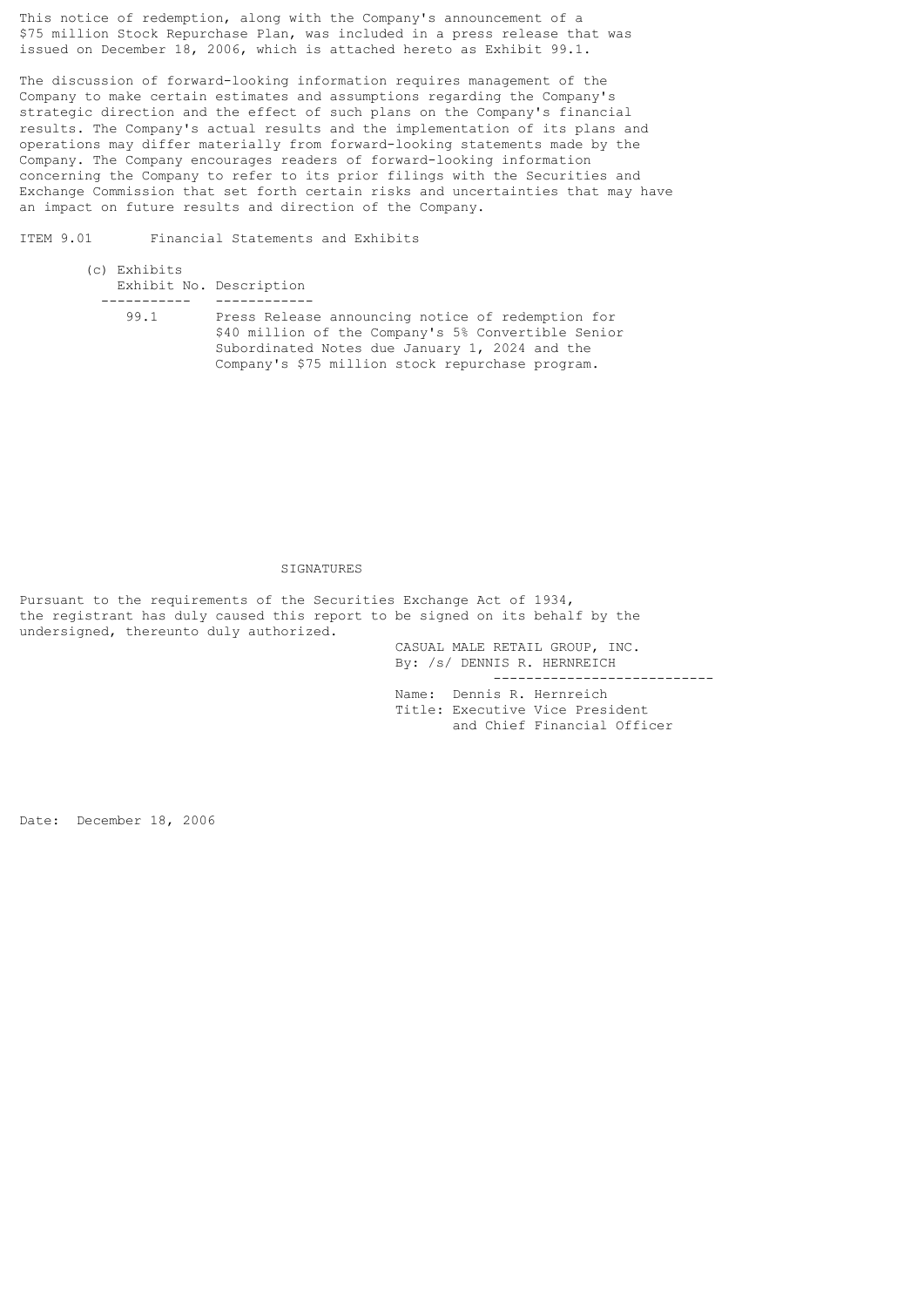For Information Contact:

Company Contact:

Jeff Unger, Investor Relations (561) 514-0115

Andrew Bard, Weber Shandwick Worldwide (212) 445-8368

> Casual Male Retail Group, Inc. Announces Partial Redemption of its 5% Convertible Senior Subordinated Notes and \$75 Million Stock Repurchase Program

CANTON, MA, December 18, 2006 -- Casual Male Retail Group, Inc. (NASDAQ/GM: "CMRG"), retail brand operator of Casual Male XL and Rochester Big & Tall, announced today that it will redeem \$40 million principal amount of the Company's 5% Convertible Senior Subordinated Notes due January 1, 2024, of which \$94.8 million are currently outstanding. The redemption date will be January 8, 2007.

Because the shares of Common Stock of CMRG are currently trading well above the conversion price of the notes (\$10.65 per share), the Company expects that note-holders will choose to convert their notes into Common Stock, as a result of the redemption. It is currently the Company's intention to redeem the balance of the notes shortly after the redemption date, subject to certain conditions.

All note-holders who wish to convert their notes into shares of Casual Male's Common Stock must give proper notice to the trustee on or before January 5, 2007. Each \$1,000 in principal amount of convertible notes may be converted into 93.90 shares of Common Stock. The Company will issue cash in lieu of any fractional shares. By way of example only, if the redemption had taken place on December 15, 2006, and based on the Closing price of \$13.96 a share of Common Stock on December 14, 2006, a holder of \$1,000 in principal amount of the notes would have received 93 shares of Common Stock, having a market value of \$1,298, and \$12.52 in cash for the fractional share.

The Company also announced today that the Company's Board of Directors has authorized the Company to repurchase up to \$75 million of its Common Stock during 2007 through open market and privately negotiated transactions pursuant to Rule 10b-18 of the Securities and Exchange Commission. The stock repurchase program will expire on December 31, 2007 and may be terminated earlier at any time without prior notice. The Company may also from time to time adopt one or more so-called 10b5-1 Plans to effect stock repurchases under this program. This stock repurchase program will replace the Company's previously announced \$30 million stock repurchase program, under which approximately \$13.1 million was repurchased during 2006.

"The stock repurchase program is a good investment of available funds. It reflects our continued confidence in the Company's long term strategic growth initiatives and its market share potential," said David Levin, President and Chief Executive Officer.

Dennis Hernreich, Chief Operating Officer and Chief Financial Officer of Casual Male, added, "The redemption/conversion of our notes and the stock repurchase program, when combined with our accelerating cash flow, provides significant financial flexibility with the potential for a debt free balance sheet. We anticipate that these transactions will have a neutral impact on earnings per share for the 2006 fiscal year and in 2007 they are expected to have an accretive effect on earnings per share of approximately 10%, depending upon the timing and ultimate amount of stock repurchased pursuant to the stock buyback."

Casual Male Retail Group, Inc., the largest retailer of big and tall men's apparel with retail operations throughout the United States, Canada and London, England, operates 485 Casual Male XL stores, the Casual Male e-commerce site, Casual Male catalog business, 12 Casual Male at Sears-Canada stores, 25 Rochester Big & Tall stores and a direct-to-consumer business. The Company is headquartered in Canton, Massachusetts, and its common stock is listed on the NASDAQ Global Market under the symbol "CMRG."

The discussion of forward-looking information requires management of the Company to make certain estimates and assumptions regarding the